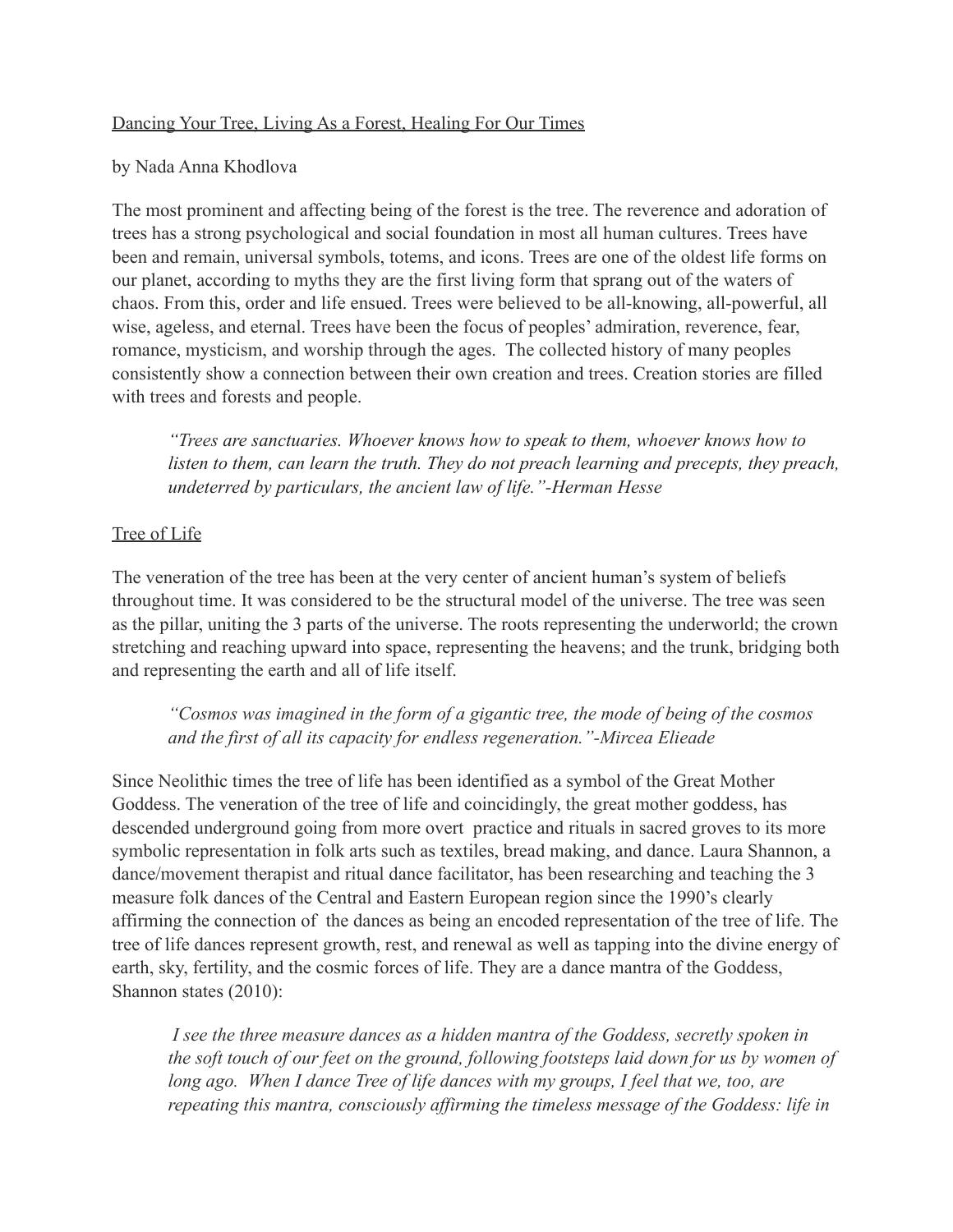*rhythm, life in balance, we remember; life with joy, life with connection, we remember. As we dance, we know ourselves to be daughters of the Goddess, silently "writing" her name in the dance steps, which vanish without a trace after the circle disperses, leaving no outward sign. (p. 152)* 



(Gold Seal Ring from Isopata tomb near Knossos, Crete, ca. 1500 BCE, showing dancing priestesses with upraised arms, descending Goddess and Tree of Life)

## The Forest

By embodying and dancing our trees we can tap into our roots of unconscious underground wisdom, and reach and travel up into the skies, the heavens, and to new heights. What travels between earth and sky is the body, the trunk that holds, connects, bridges past and future all through our core, our center. Our branches, always connected to the source, extend out from our heart center reaching in many directions just as our minds, visions, and all of our paths and travels in life. If we embody our tree, we too can aspire to the solid steadfastness of the tree, the ability to dig deep into the dark unknown and be grounded in reality while constantly growing, living, resting, and dying as we reach to new heights. Our leaves, fruits and nuts provide sustenance, medicine, and beauty and as a displayal of how we live our lives, in balance, in harmony, in joy as we dance with the winds of change and ride out the storms of our lives and our times. A constant living system of exchange. This tree of our life we fully embody does not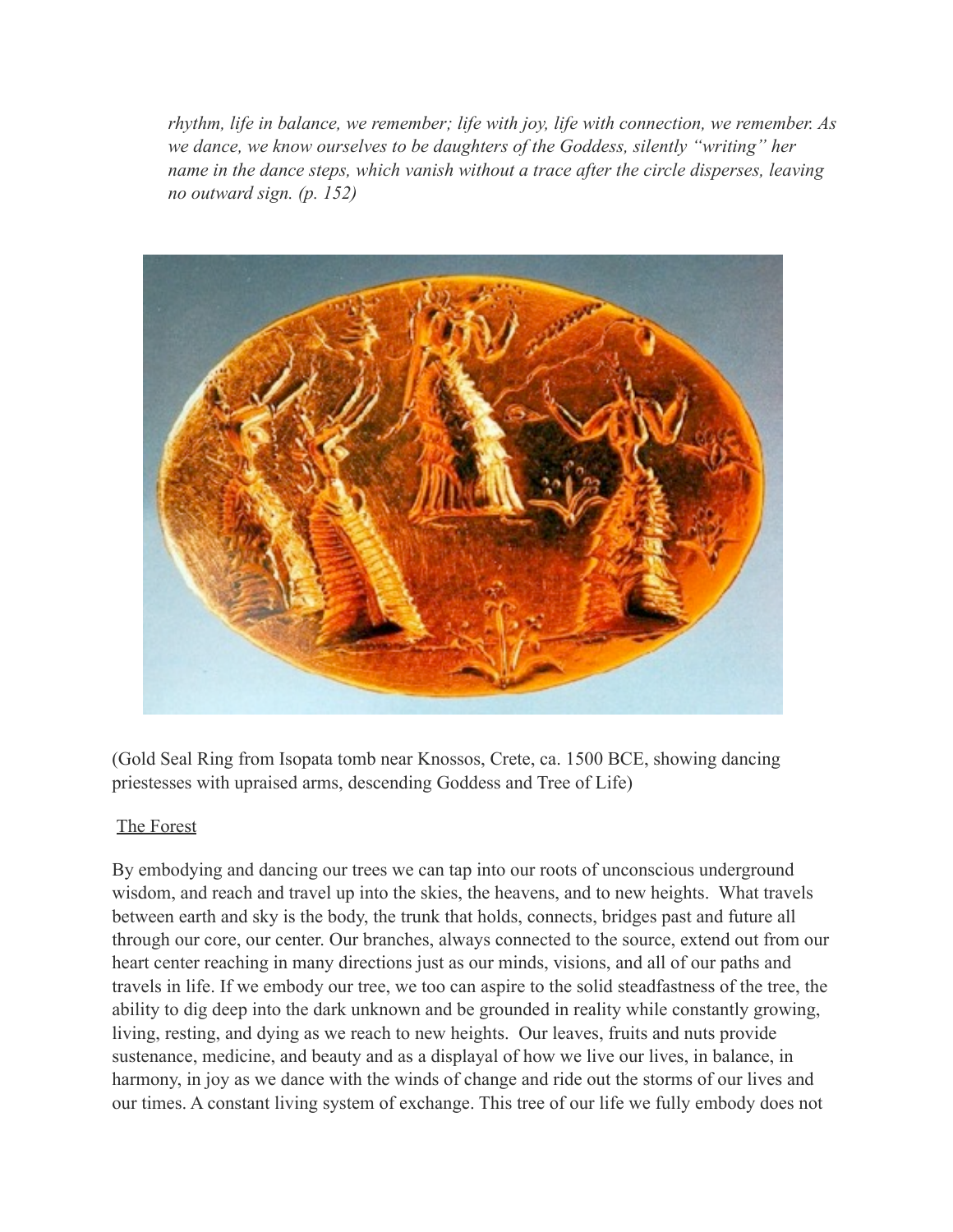exist alone…it inter depends on all that exists around it-the forest...a fully exchanging cyclical system.



# Photo by Tresnja Khodlova

The forest is filled with a vast integral system of living and dying beings, all working together with one another. What effects one effects the whole of the system. This living breathing dancing ecosystem is a reminder, a calling for what ails and is missing in our current world. We are all connected, we are all strands of the web and most if not all the suffering in our world is due to this alienation, dissociation, split. To heal this alienation, this separation, scattering, fragmentation we not only need to fully embody our tree selves but we need to live as a forest, interwoven, interconnected, interdependent living, breathing, dying, dancing together as one unified web being.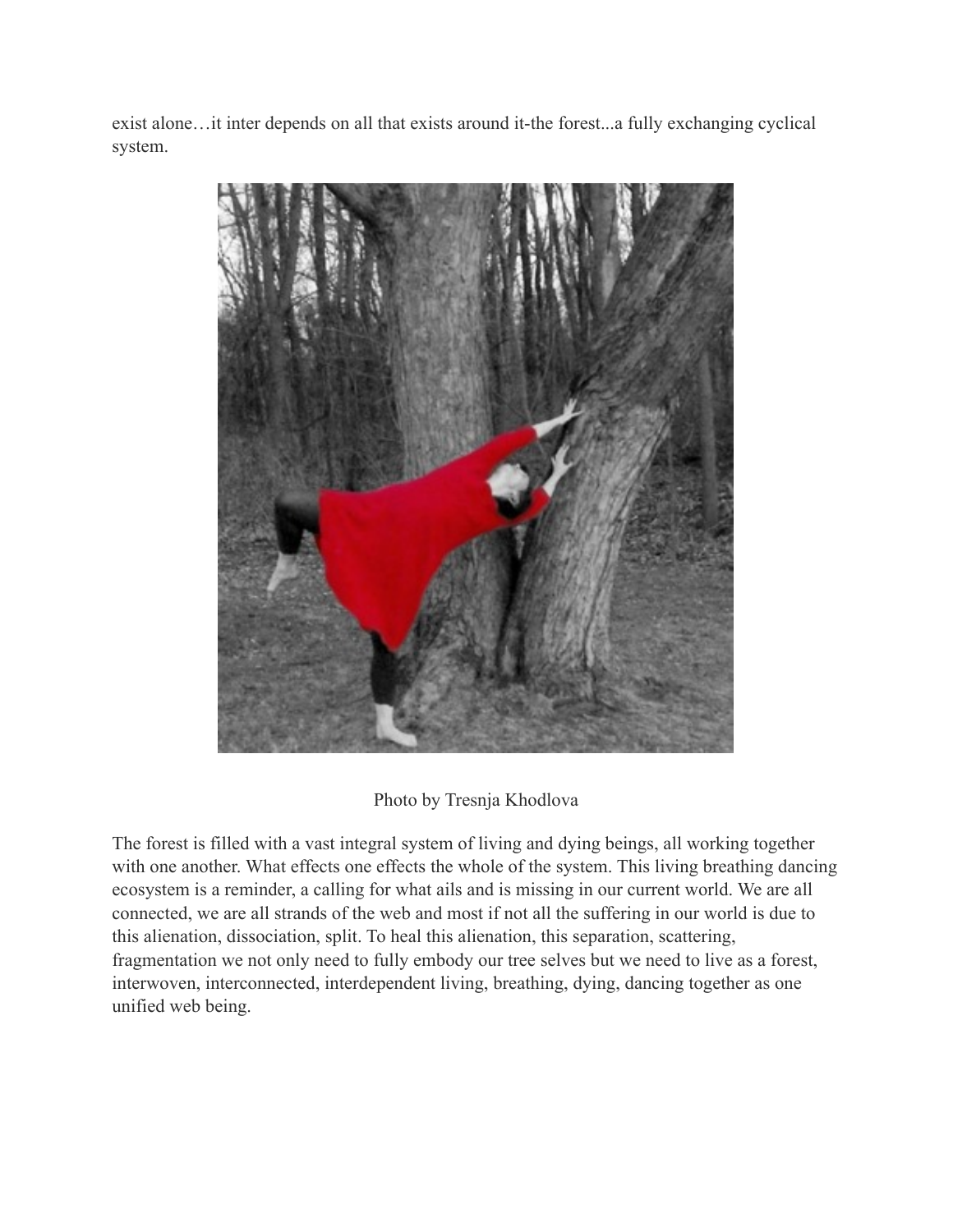#### Healing For our times

Ecopsychologists have been heralding since the 1990's that personal sanity and planetary health are inextricably related and mutually influential. Human suffering is intertwined with the suffering of the larger Earth community, which they call 'dissociative alienation' (Metzner, 1995, p. 64) from the more than human world, and they believe that through cultivating awareness of interdependence and of our 'ecological selves' (Naess, 1995, p. 226) we can begin to heal ourselves, our relationship with the earth and heal the earth itself.

Eco philosopher David Abram (2010) sensuously describes this as 'participatory consciousness'

 sentience is not an attribute of a body in isolation; it emerges from the ongoing encounter between our flesh and the forest of rhythms in which it finds itself, born of the interplay and tension between the world's wild hunger and our own…….Human awareness could not exist without a human body, true, but it could no more exist in the absence of ground, leaf, and flowing water. Mind arises and dwells between the body and the Earth, and hence is as much an attribute of this leafing world as of our own immodest species. (p.110)

 To assist in the adventure of unearthing and re-inhabiting what is inherently ours-our whole body/mind/spirit selves-to embody and dance our trees, to live as a forest tribe where dance is like breath and water, is one of my greatest purposes. As one pays attention and gives attention, the layers of self are unearthed. In this process one also reweaves back into the fabric of life where self/other/earth/universe are one. The deeper one goes in, the deeper it is felt throughout. All of our ancestors knew this and danced and moved as a natural ebb and flow within their daily lives. I believe in order to bring healing and sanctity to our modern world we as a people need to weave these ancient ways back into our way of life. I believe mother earth needs these dances too. I believe the more we dance on her sacred ground the more we become attuned to her rhythms, needs, and the more we become like her because after all we are her children. Through deeper connection with the body, the human body, one can also discover greater connection to the earth body. As we tune into her we can be healer and be healed in unison. As we awaken, delve, and relive into the body and the earth body, the more we find true home.

 So lets join hands, dance our tree selves, and weave ourselves back into the web, where we live as a forest with the forests, and heal our world.

Please join Nada at the Sacred Earth Festival at Bowdoin Park on September 22 where she will be facilitating an Autumn Equinox Sacred Circle Dance.

For further explorations into dancing the tree of life and living as a forest please contact Nada at [nadakhodlova@gmail.com](mailto:nadakhodlova@gmail.com) and visit me at www.nadakhodlova.com